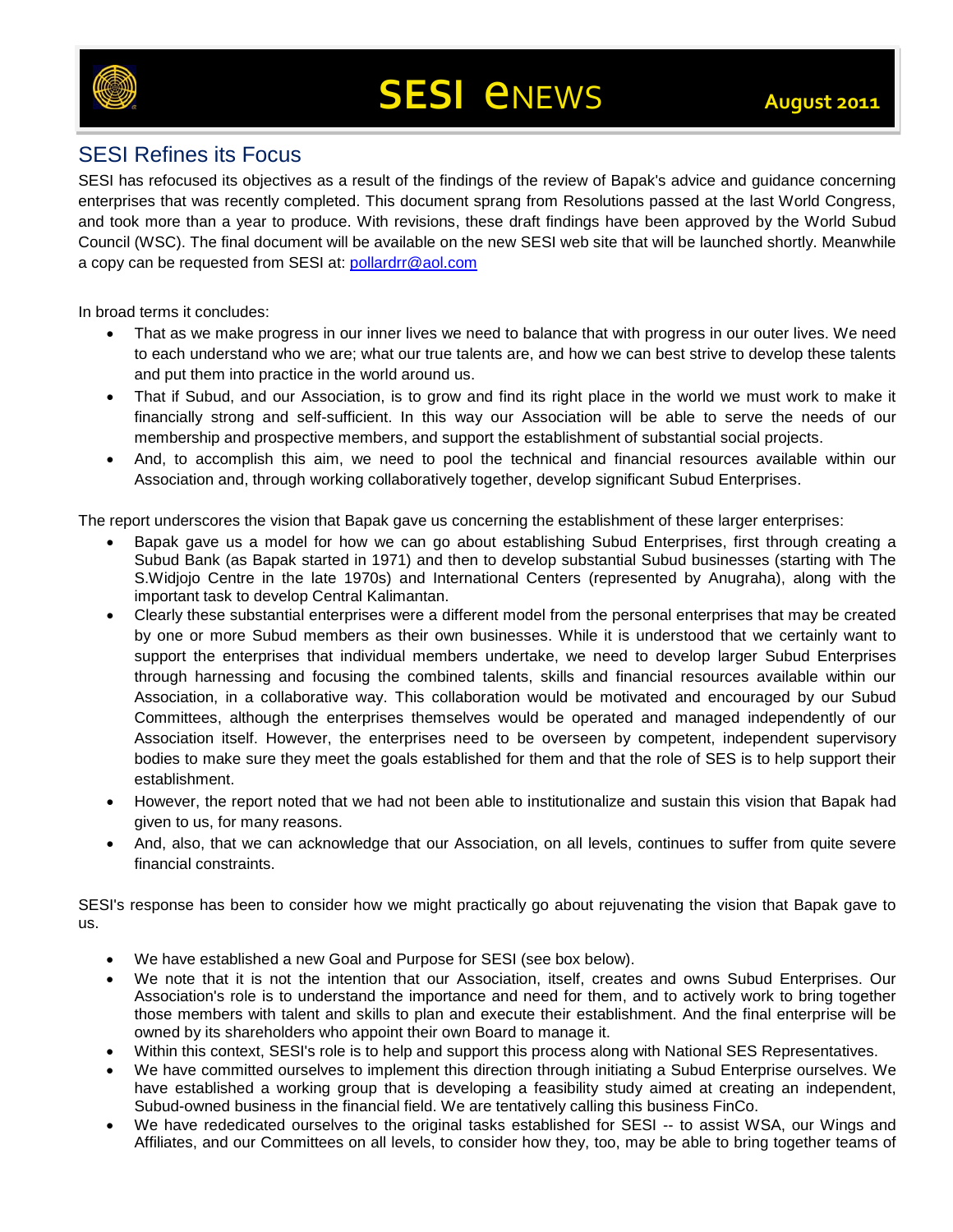experts to establish these significant Subud Enterprises from the pool of willing talent that may be available to them, whether for-profit or non-profit, and to help establish the supervisory function to oversee them.

- We have established a legal entity, Sinar Investors' Association (SIA) in Indonesia to act as a conduit between Kalimantan Gold Corporation (KGC) and its Subud shareholders.
- We will move ahead to establish the SESI web site.
- We will continue to work to support National SES Representatives and expand the number of countries with National SES bodies.
- We will continue to seek to provide support to the personal enterprises of Subud members through our liaison with SES National Representatives and through the SESI web site.

## FinCo

We appreciate that the primary Purpose for establishing a Subud Enterprise is to create reasonable returns for its investors while dedicating a share of profits to support the financial needs of our Association.

The Purpose for establishing a Subud-owned Financial Institution is to tangibly aid and support the establishment of other Subud Enterprises and the enterprises of individual Subud members.

SESI is taking a pioneering role in supporting the establishment of a Subud Enterprise. However, our resources are limited. After exploring various concepts for a Subud financial institution, including an international Micro-Credit project and a Virtual Bank, we decided that it would be best to start in a more focused way before we expanded more broadly. The focus agreed was to concentrate on providing financial services to the development of other Subud Enterprises and the enterprises of Subud members in Kalimantan.

At the June 2011 WSC meeting Resolutions were passed in support of this initiative.

Ruslan Morris will head up SESI's support to FinCo. At this time a team is being set up in Indonesia to prepare a feasibility study on behalf of the pioneer investors who are funding it. This study will further clarify the operational details of the enterprise. The feasibility study will be evaluated by the SESI Executive and the WSA Executive. If it is judged to be feasible, a share offering prospectus will be prepared. At this time:

- 1) It is proposed that FinCo will be established in Indonesia as an Indonesian-Foreign Joint Venture PT (limited company) with its own shareholders, Board and management.
- 2) It would allocate a part of its profits to support the work of WSA (including SESI), and its affiliates, to a formula agreed with WSA, including a part to be shared with Subud in Indonesia. It is suggested that the minimum share would be 25% of dividends paid to shareholders.
- 3) Once established it would operate independently of SESI/WSA although these entities (and its shareholders) would agree to define and establish an appropriate form of supervisory board to oversee (but not manage) the company to ensure it meets the goals established for it.
- 4) Subject to feasibility, the first 100 shareholders would buy shares at a "discounted" price of 50%, the next 100 shareholders would get a "discounted" price of 75%. After that and until further notice shares will be sold without discount.
- 5) It would focus on fostering and providing loans to Subud Enterprises and the enterprises of Subud members in Kalimantan and, as practical, in Indonesia, and expand later to other countries over time.

More details are contained in our July News release.

#### SESI Web Site

In the next quarter SESI will launch its new web site. The project is headed by Harris Madden.

In broad terms the site will be developed in phases, over time to:

- 1) Support awareness, and generate participation in, SESI and its goals, purposes and projects among its primary stakeholders (WSA, Affiliates/ Wings, SES National Representatives, National Committees, Subud Enterprises, the enterprises of Subud members, and the membership at large)
- 2) Support the Association on all levels to consider, plan and execute Subud Enterprises (why, what they are, how to get one going, etc).
- 3) Provide guidance and support to the establishment of Subud Enterprise oversight functions, including links to the KGC/ SIA initiative in Kalimantan.